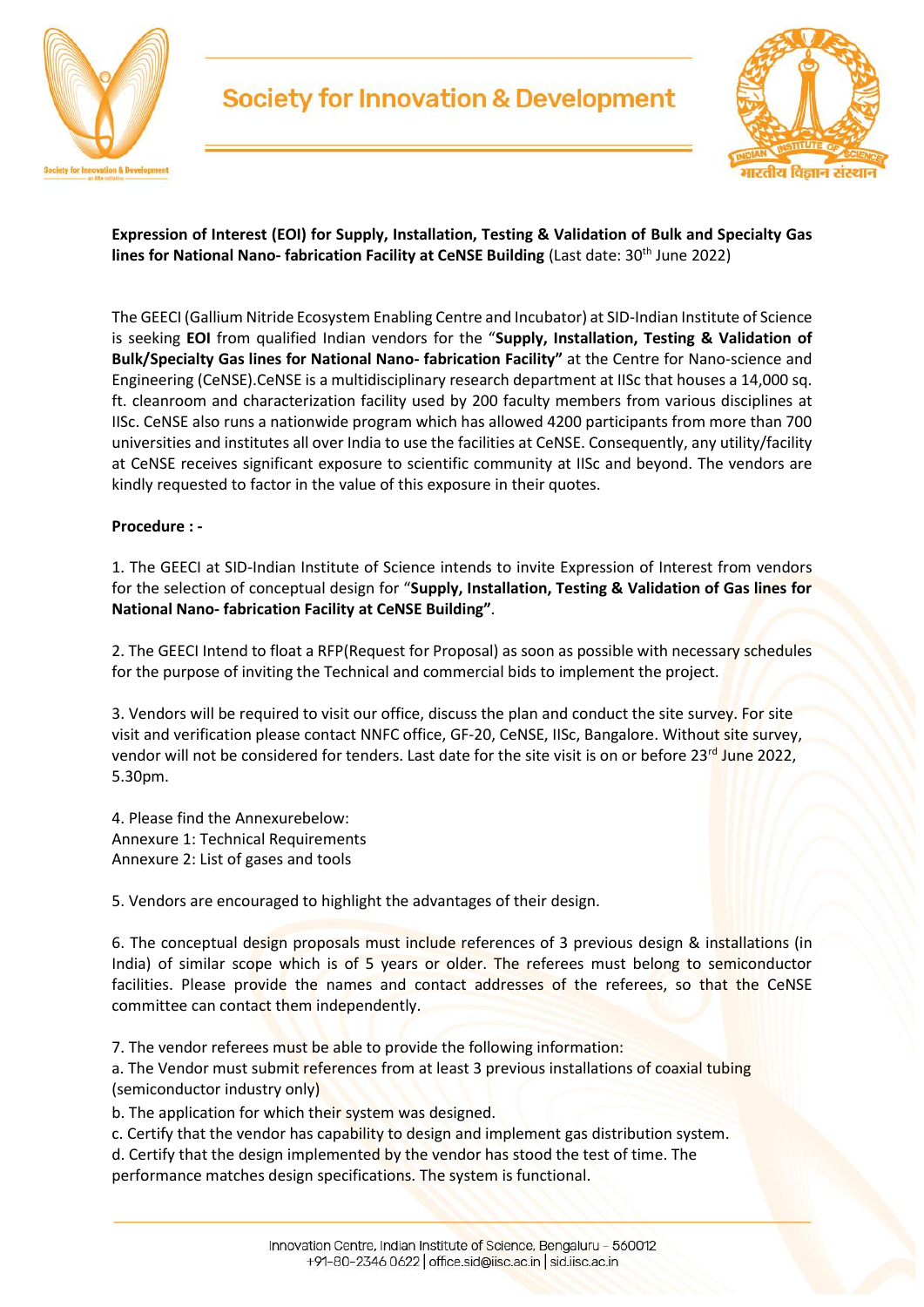

## **Society for Innovation & Development**



e. Certify that the vendor provides high-quality service and support, since installation.

8. For site visit and any questions please contact Mr. Raghupathy, Centre for Nano Science and Engineering, Indian Institute of Science, Bangalore 560012, India. (raghupathyn@iisc.ac.in)

### **Annexure 1**

| SI. | Item                                                                 | <b>Description</b>                                                                                                                                                                                                                                                                                                                                                                                                                             |  |  |  |  |  |  |  |  |  |
|-----|----------------------------------------------------------------------|------------------------------------------------------------------------------------------------------------------------------------------------------------------------------------------------------------------------------------------------------------------------------------------------------------------------------------------------------------------------------------------------------------------------------------------------|--|--|--|--|--|--|--|--|--|
| No. |                                                                      |                                                                                                                                                                                                                                                                                                                                                                                                                                                |  |  |  |  |  |  |  |  |  |
| 1.  | Application                                                          | Bulk and Specialty gases for a semiconductor foundry process.<br>Project plans to connect the existing gas distribution network to<br>the new tool. The work will involve cutting into exiting lines and<br>extending them. Ability to maintain ultra-high purity of the gas<br>lines during this job is crucial and the most important aspect of the<br>order. We cannot tolerate any contamination due to operator<br>error or inexperience. |  |  |  |  |  |  |  |  |  |
| 2.  | Industry type                                                        | Semiconductor research laboratory                                                                                                                                                                                                                                                                                                                                                                                                              |  |  |  |  |  |  |  |  |  |
| 3.  | Tubing                                                               | Seamless SS-316L electropolished tubes with roughness ≤10 Ra.                                                                                                                                                                                                                                                                                                                                                                                  |  |  |  |  |  |  |  |  |  |
| 4.  | Valves & Fittings                                                    | Internally electropolished with an internal surface<br>1.<br>roughness of ≤10 Ra<br>Only metal-to-metal face-seal to be considered from<br>2.<br>approved makes                                                                                                                                                                                                                                                                                |  |  |  |  |  |  |  |  |  |
| 5.  | Welding work                                                         | Vendor must have at least 10 years of prior experience in SS316L<br>orbital tube welding. Demonstrated ability to maintain purity<br>needed for semiconductor works is crucial. Vendors must<br>demonstrate capability by showcasing prior experience.                                                                                                                                                                                         |  |  |  |  |  |  |  |  |  |
| 6.  | Gas line Sticks in<br>VMB and VMP                                    | The Point of use sticks in VMB should contain the following :<br>1. ¼" VCR Connector, 2 Diaphragm valve, Gas Regulator,<br>pressure gauge, Diaphragm valve and 1/4" VCR Connector.<br>2. VCR End cap/Blind should be considered for all sticks.                                                                                                                                                                                                |  |  |  |  |  |  |  |  |  |
| 7.  | General gas line<br>stick outside VMB<br>at tool entry point         | The Point of use sticks in VMB should contain the following :<br>1. 14" VCR Connector, Diaphragm valve, Gas Regulator,<br>pressure gauge and NRV                                                                                                                                                                                                                                                                                               |  |  |  |  |  |  |  |  |  |
| 8.  | Vacuum line Gas<br>stick above the<br>VMB/Coaxial<br>Pressure switch | The Vacuum gas line stick above the VMB/ Coaxial Pressure switch<br>should contain the following:<br>1. ¼" VCR blind/End cap, 2-Diaphragm valve, Co-axial<br>pressure switch (to be connected to Plc).                                                                                                                                                                                                                                         |  |  |  |  |  |  |  |  |  |
| 9.  | Gas leak detectors                                                   | The GLD should contain the following features and should be<br>integrated to the current GMS SCADA at NNFC.<br>1. Onboard display with healthy, warning and critical lighting<br>2. 0 to 20 mA output for PLC<br>Relay output for different level of alarms<br>3.<br>Cartridge of 2 years life.<br>4.                                                                                                                                          |  |  |  |  |  |  |  |  |  |

#### **Technical Requirements**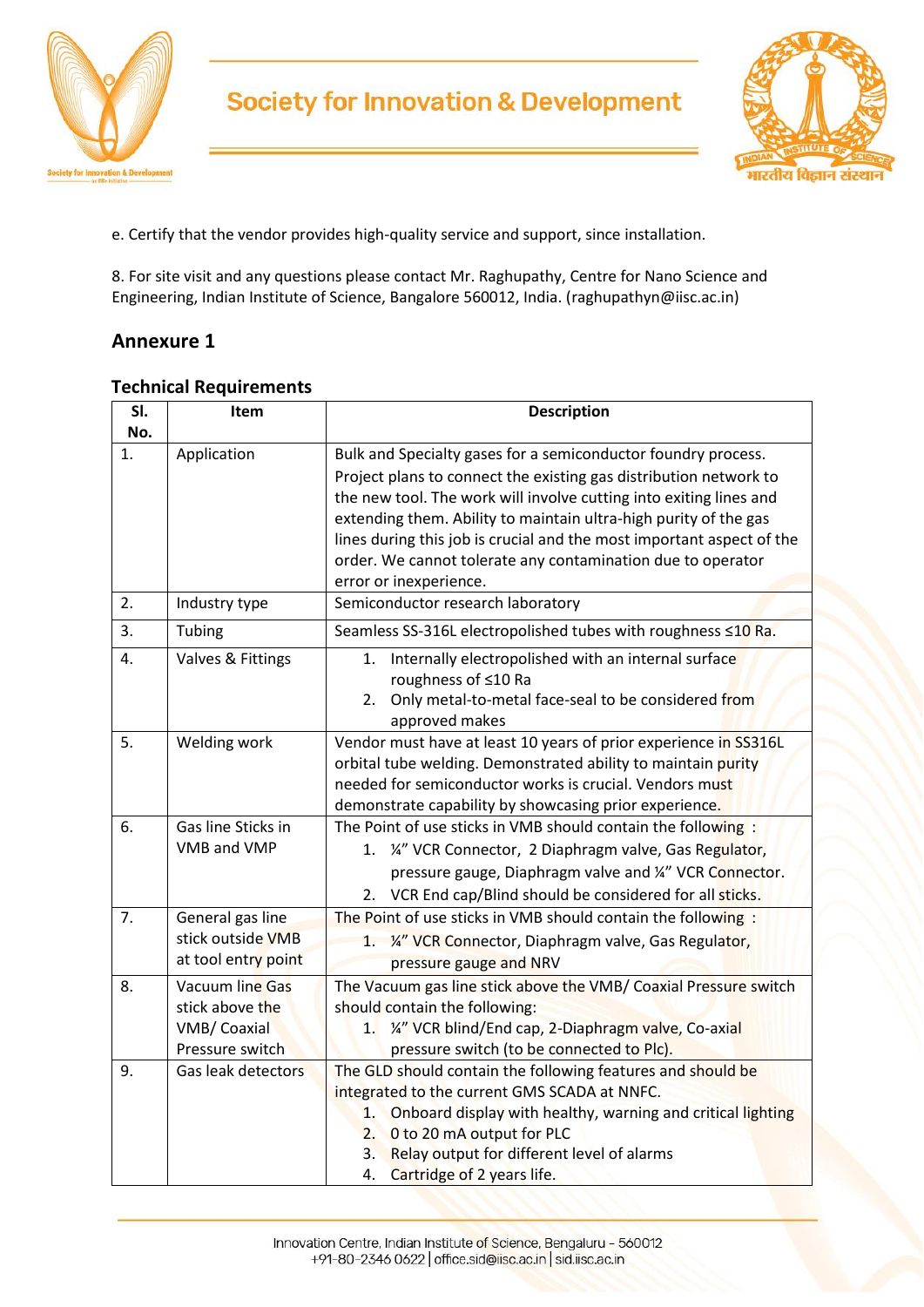

# **Society for Innovation & Development**



| 10. | Hardware             | Clamps for tubing support<br>1.                                     |  |  |  |  |  |  |  |
|-----|----------------------|---------------------------------------------------------------------|--|--|--|--|--|--|--|
|     |                      | Unistrut support to be used at standard lengths<br>2.               |  |  |  |  |  |  |  |
|     |                      | All line must be tagged/labelled for identification<br>3.           |  |  |  |  |  |  |  |
| 11. | Testing & validation | Pressure hold test at 1.5 times of operating pressure for 24<br>1.  |  |  |  |  |  |  |  |
|     |                      | hours with 0 psi pressure drop.                                     |  |  |  |  |  |  |  |
|     |                      | Helium leak test. Must demonstrate a leak rate of less than<br>2.   |  |  |  |  |  |  |  |
|     |                      | 9x10-9 mbar.l/s                                                     |  |  |  |  |  |  |  |
|     |                      | Oxygen (<2 ppm), Moisture (<2 ppm). Particle (0.1µ <5<br>3.         |  |  |  |  |  |  |  |
|     |                      | ppm)tests                                                           |  |  |  |  |  |  |  |
| 12. | Installation &       | The Installation should be carried out by<br>1.                     |  |  |  |  |  |  |  |
|     | commissioning        | trained technicians.                                                |  |  |  |  |  |  |  |
|     |                      | The Installation, testing and<br>2.                                 |  |  |  |  |  |  |  |
|     |                      | documentation procedure followed must                               |  |  |  |  |  |  |  |
|     |                      | be compliant to semiconductor standards.                            |  |  |  |  |  |  |  |
| 13. | Safety               | 1.<br>The installation technician should follow all site safety     |  |  |  |  |  |  |  |
|     |                      | terms.                                                              |  |  |  |  |  |  |  |
|     |                      | Mandatary PPE: Safety helmet with face<br>2.                        |  |  |  |  |  |  |  |
|     |                      | shield, electrical insulated gloves,                                |  |  |  |  |  |  |  |
|     |                      | electrical insulate Safety shoes.                                   |  |  |  |  |  |  |  |
| 14. | Experience           | The Vendor must submit references from at least 3<br>$\mathbf{1}$ . |  |  |  |  |  |  |  |
|     |                      | previous installations of coaxial tubing (semiconductor             |  |  |  |  |  |  |  |
|     |                      | industry only)                                                      |  |  |  |  |  |  |  |
|     |                      | The vendor must have experience of handling toxic,<br>2.            |  |  |  |  |  |  |  |
|     |                      | corrosive & pyrophoric gases in the past and Relevant               |  |  |  |  |  |  |  |
|     |                      | Proof must be submitted to support the claim.                       |  |  |  |  |  |  |  |
|     |                      | The names and contact addresses of the referees must be<br>3.       |  |  |  |  |  |  |  |
|     |                      | submitted with the proposal, so the purchase committee              |  |  |  |  |  |  |  |
|     |                      | can contact them independently.                                     |  |  |  |  |  |  |  |